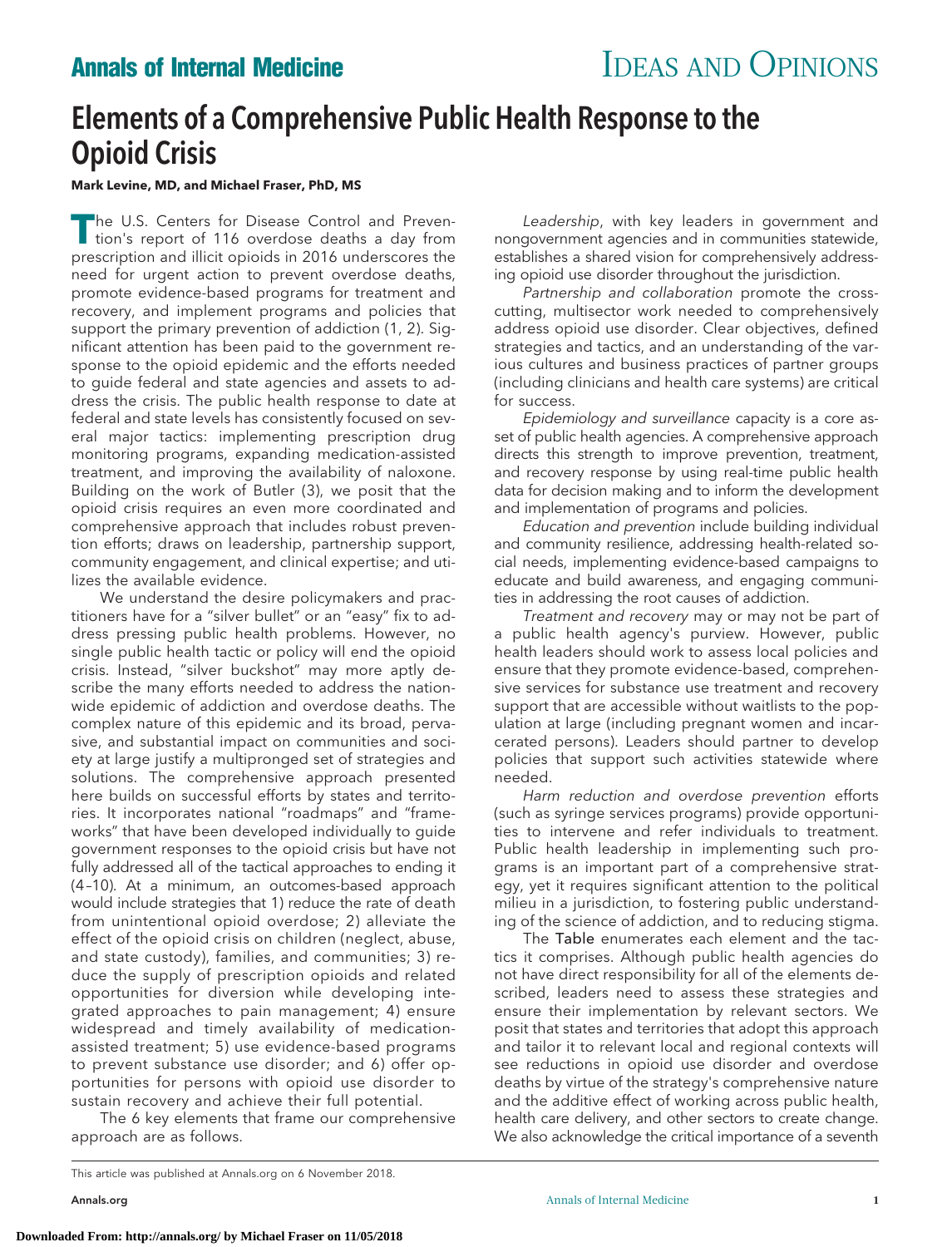## *Table.* Comprehensive State and Territorial Approach: Elements With Key Strategies

#### **Element 1: Leadership**

Key strategies include ensuring the following:

Engagement of gubernatorial and cross-cabinet/executive branch leadership

Support and engagement of state and territorial legislator and key legislative policy staff

Support and engagement of community leadership

Support and engagement of public and private health care delivery leadership

Support and engagement of education, corrections, housing, economic development, and social services leadership

**Element 2: Partnership and collaboration**

### Key strategies include the following:

Engaging cross-cabinet state and territorial agencies, departments, and commissions (e.g., attorneys general, health and human service agencies, justice and corrections agencies, and licensure boards)

Engaging substate districts, including local public health agencies

Engaging surrounding/neighbor states

Engaging public and private insurers, community health centers, urgent care centers, hospitals, integrated health care systems, and other health care delivery partners

Engaging federal funding sources and agencies

Supporting multistate collaboration and data sharing with local, state, and federal law enforcement agencies

Supporting public health collaboration with medical, veterinary, dental, and pharmacy associations and provider communities

Engaging social service agencies and community-serving private and public agencies and organizations

Engaging the media

Engaging the faith community

Engaging business leaders and chambers of commerce

Engaging community groups and coalitions

#### **Element 3: Epidemiology and surveillance**

Key strategies include the following:

Ensuring timely collection and analysis of data, including PDMP and clinical data, to drive public health action

Developing key indicator dashboards with real-time reporting to agency leadership and partners

Standardizing overdose reporting across the state, improving classification of opioid overdose deaths on death certificates, linking reporting systems to national efforts, and requiring overdose deaths to be reported in existing notifiable disease systems

Maximizing the link to publicly available information and establishing data sharing agreements between state agencies (e.g., public health, health care services, behavioral/mental health, education, employment, housing, and social services)

Examining variability in the incidence and prevalence of opioid use disorder by specific populations and/or in-state regions to customize response efforts

#### **Element 4: Education and prevention**

Key primary prevention strategies implemented across the lifespan include the following:

- Culturally appropriate education and awareness campaigns to raise awareness and address the stigma associated with addiction
- Evidence-based strategies to prevent ACEs by strengthening family environments for at-risk children, including evidence-based home visiting and positive youth development programs

School-based primary prevention programs, including peer education and leadership programs in schools and colleges

Implementation of the Drug-Free Communities program

Community mobilization, including developing and expanding community coalitions

Development and implementation of programs that address health-related social needs, including housing, education, employment support, and food security

Key strategies to limit the supply of opioids (such as judicious prescribing and rational pain management) include the following:

Developing/implementing pain management core competency education for practicing clinicians and students, including dentists and other prescribers

Mandating the use of PDMPs as clinical and surveillance tools; permitting physician delegates to query PDMP systems; and providing clinicians with deidentified, specialty-specific data to help them self-monitor prescribing habits

Improving PDMP linkage to electronic health record systems/clinical providers

Permitting the sharing of PDMP data between health systems, including the U.S. Department of Veterans Affairs and military facilities, and public health agencies

Permitting the sharing of PDMP data between states and territories

Incentivizing the use of evidence-based pharmacologic and nonpharmacologic alternatives to opioids for pain

Expanding policies that strengthen regulation of pain clinics

Developing policies that promote the implementation of prescribing guidelines and rules

Implementing/expanding policies that require electronic prescribing of opioids

Strengthening the authority of licensure boards/commissions to sanction overprescribing and/or failure to follow prescribing guidelines

Support for detailing/in-service trainings in clinical settings, such as physician practices

#### **Element 5: Treatment and recovery**

Key strategies to promote evidence-based efforts to diagnose and treat opioid use disorder (such as treatment and recovery at the state and territorial level) include the following:

Treatment capacity

Supporting efforts to scale and spread SBIRT in clinical settings, such as EDs and primary care practices, to identify risky substance use behaviors Increasing insurance coverage, including leveraging the Medicaid waiver process

Expanding the availability of MAT across diverse clinical settings (addiction specialty centers, primary care, EDs, OB/GYN, and psychiatry) and making it widely available to all persons who require it, including justice-involved and incarcerated persons

Continued on following page

**2** Annals of Internal Medicine **[Annals.org](http://www.annals.org) 2** Annals.org **2** Annals.org **2** Annals.org **2** Annals.org **2** Annals.org **2** Annals.org **2** Annals.org **2** Annals.org **2** Annals.org **2** Annals.org **2** Annals.org **2** Annals.o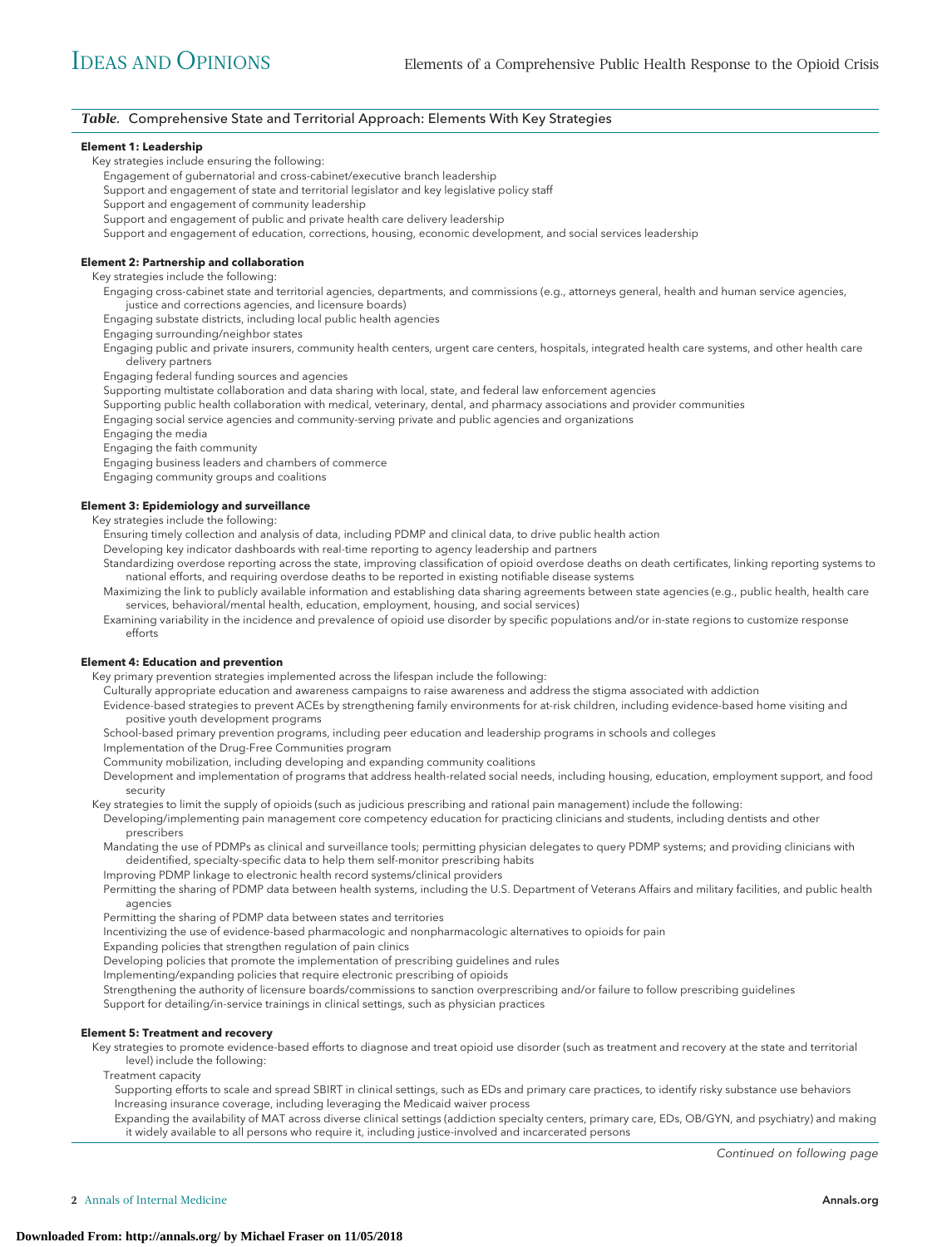# *Table*—Continued

Developing an adequate workforce of Drug Enforcement Agency "x-waivered" physicians, nurse practitioners, and physician assistants (buprenorphine–naloxone prescribers) through strategies that incentivize provider participation in health home models (e.g., "spokes" in hub-and-spoke models) Scaling and spreading health home models that integrate and coordinate services and support across primary care, acute care, behavioral health care, and long-term care or have added counseling services and treatment for polysubstance use and, where appropriate, co-located HIV and hepatitis screening, treatment, and recovery services Supporting/expanding the use of peer recovery coaches in the ED and other hospital/large integrated delivery system settings Establishing or expanding specialty treatment services for pregnant women and their infants Establishing or expanding telehealth programs to increase access to care in rural, underserved areas Establishing or expanding diversion to treatment programs and use of drug courts by law enforcement agencies Enforcing mental health parity laws Expanding support for the treatment and recovery workforce Assessing land use and other local or state ordinances that may impede construction of treatment and recovery facilities Recovery supports Creating statewide networks of recovery centers with comprehensive and evidence-based services and supports Promoting training and deployment of peer recovery coaches statewide Promoting access to stable recovery housing Promoting employment supports and opportunities for persons in recovery **Element 6. Harm reduction and overdose prevention** Key strategies to promote evidence-based harm reduction and overdose prevention activities include the following: Expanding safe drug-disposal systems and sharps collection Disseminating occupational health and safety standards for emergency/first responders Disseminating safe storage guidelines for opioid medications to the public Implementing evidence-based syringe services programs that include referral to treatment and naloxone distribution Implementing statewide naloxone "standing orders" Expanding naloxone distribution programs, including training for first responders and the public on its use Implementing the Good Samaritan law or similar protections for persons who help those experiencing an overdose Increasing screening and treatment for co-occurring depression, suicidal ideation, anxiety, and PTSD to mitigate risk for opioid misuse Implementing use of fentanyl test strips as a self-testing strategy to prevent overdose Continuing to assess the efficacy and potential legal status of supervised injection facilities under specific circumstances as the evidence base emerges ACE = adverse childhood event; ED = emergency department; MAT = medication-assisted treatment; OB/GYN = obstetrics and gynecology; PDMP = prescription drug monitoring program; PTSD = posttraumatic stress disorder; SBIRT = screening, brief intervention, referral to treatment.

element: enforcement. Although enforcement lies beyond the purview of public health action, law enforcement and justice systems must be engaged to affect the drug supply, trafficking, and criminal activity that contribute to the opioid crisis.

A limited evidence base supports many of the prevention, treatment, and recovery efforts that currently make up local, state, and federal responses to the opioid crisis. Where evidence exists, it informs our proposed approach, but the many tactics described here need to be evaluated and assessed. As evidence is published and shared, the framework will be updated. In addition to building the evidence base for this work, sustainable funding mechanisms must be identified to support these elements, and the political environment to take a comprehensive approach needs to be cultivated. In our estimation, many federal agencies offer grant programs, which together cover almost all of the strategies. Although more money is needed to scale up and spread public health action, stakeholders also need to align their activities to avoid duplication of effort and to realize efficiencies that may be gained across programs or within specific communities.

The elements of our approach are meant to guide action in domains where public health agencies can and should lead. We suggest that the combination of these strategies in 1 coherent public health approach that is tailored for regional cultures and contexts will have a lasting effect in states and communities. We urge the clinical community, our state and territorial public

health colleagues, and local and federal partners in public health to assess each element and the proposed tactics and work with partners for rapid implementation.

From Vermont Department of Health, Burlington, Vermont (M.L.); and Association of State and Territorial Health Officials, Arlington, Virginia (M.F.).

**Disclosures:** Authors have disclosed no conflicts of interest. Forms can be viewed at [www.acponline.org/authors/icmje](http://www.acponline.org/authors/icmje/ConflictOfInterestForms.do?msNum=M18-1757) [/ConflictOfInterestForms.do?msNum=M18-1757.](http://www.acponline.org/authors/icmje/ConflictOfInterestForms.do?msNum=M18-1757)

**Corresponding Author:** Mark Levine, MD, Commissioner of Health, Vermont Department of Health, 108 Cherry Street, PO Box 70, Burlington, VT 05402-0070; e-mail, [Mark.Levine](mailto:Mark.Levine@vermont.gov) [@vermont.gov.](mailto:Mark.Levine@vermont.gov)

Current author addresses and author contributions are available at [Annals.org.](http://www.annals.org)

Ann Intern Med. doi:10.7326/M18-1757

# **References**

1. Seth P, Scholl L, Rudd RA, Bacon S. Overdose deaths involving opioids, cocaine, and psychostimulants—United States, 2015-2016. MMWR Morb Mortal Wkly Rep. 2018;67:349-58. [PMID: 29596405] doi:10.15585/mmwr.mm6712a1

2. U.S. Department of Health and Human Services. What is the U.S. opioid epidemic? 2018. Accessed at [www.hhs.gov/opioids/about](http://www.hhs.gov/opioids/about-the-epidemic/index.html)[the-epidemic/index.html](http://www.hhs.gov/opioids/about-the-epidemic/index.html) on 18 June 2018.

[Annals.org](http://www.annals.org) **Annals of Internal Medicine** 3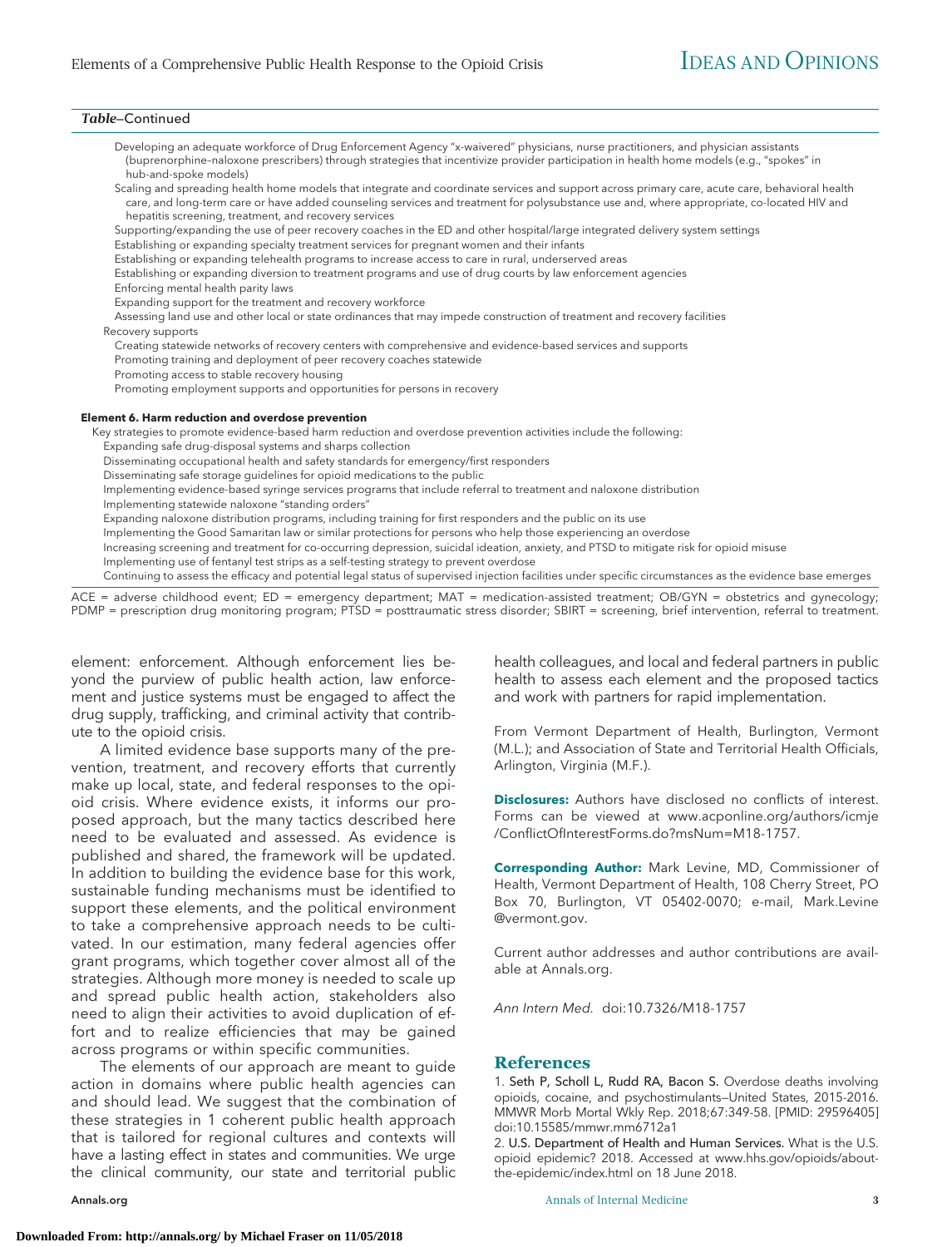3. Butler JC. 2017 ASTHO President's Challenge: public health approaches to preventing substance misuse and addiction. J Public Health Manag Pract. 2017;23:531-6. [PMID: 28759556] doi:10.1097 /PHH.0000000000000631

4. Trust for America's Health. Pain in the nation. 21 November 2017. Accessed at [www.healthyamericans.org/reports/paininthenation](http://www.healthyamericans.org/reports/paininthenation) on 18 June 2018.

5. Wickramatilake S, Zur J, Mulvaney-Day N, Klimo MC, Selmi E, Harwood H. How states are tackling the opioid crisis. Public Health Rep. 2017;132:171-9. [PMID: 28152337] doi:10.1177/0033354916688206 6. Association of State and Territorial Health Offices. Preventing opioid misuse in the states and territories: a public health framework for cross-sector leadership. 2018. Accessed at [https://my.astho.org](https://my.astho.org/opioids/home) [/opioids/home](https://my.astho.org/opioids/home) on 18 June 2018.

7. National Safety Council. Prescription nation 2018. 2018. Accessed at [www.nsc.org/home-safety/safety-topics/opioids/prescription-nation](http://www.nsc.org/home-safety/safety-topics/opioids/prescription-nation) on 18 June 2018.

8. Murphy K, Becker M, Locke J, Kelleher C, McLeod J, Isasi F. Finding Solutions to the Prescription Opioid and Heroin Crisis: A Road Map for States. Washington, DC: National Governors Association Center for Best Practices; July 2016.

9. Johns Hopkins Bloomberg School of Public Health. The Opioid Epidemic: From Evidence to Impact. Baltimore: Johns Hopkins Bloomberg School of Public Health; October 2017.

10. Pitt AL, Humphreys K, Brandeau ML. Modeling health benefits and harms of public policy responses to the US opioid epidemic. Am J Public Health. 2018;108:1394-400. [PMID: 30138057] doi:10 .2105/AJPH.2018.304590